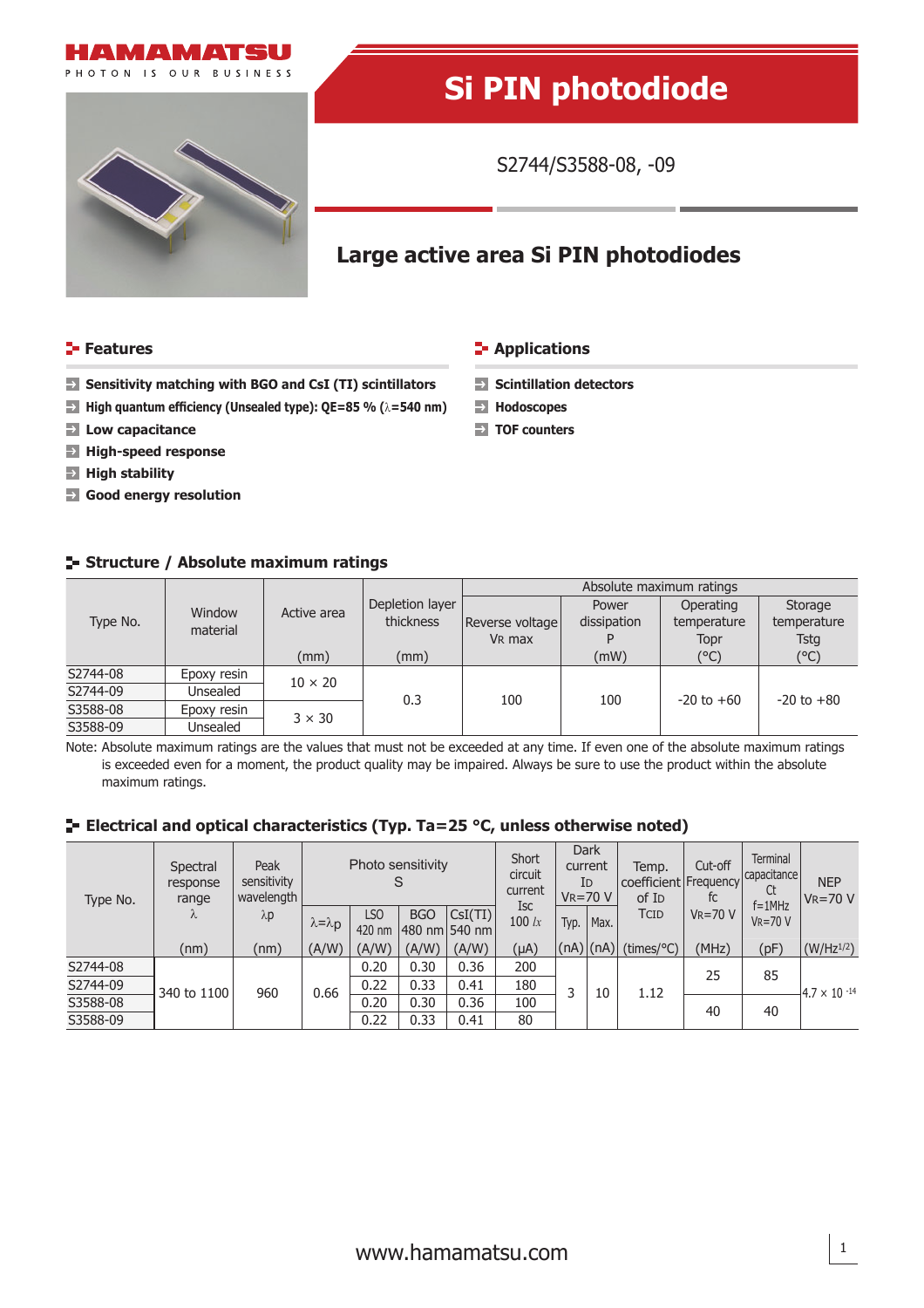#### **Spectral response**





#### **Photo sensitivity temperature characteristic**

#### **P** Dark current vs. reverse voltage



#### **Terminal capacitance vs. reverse voltage**



KPINB0222EB

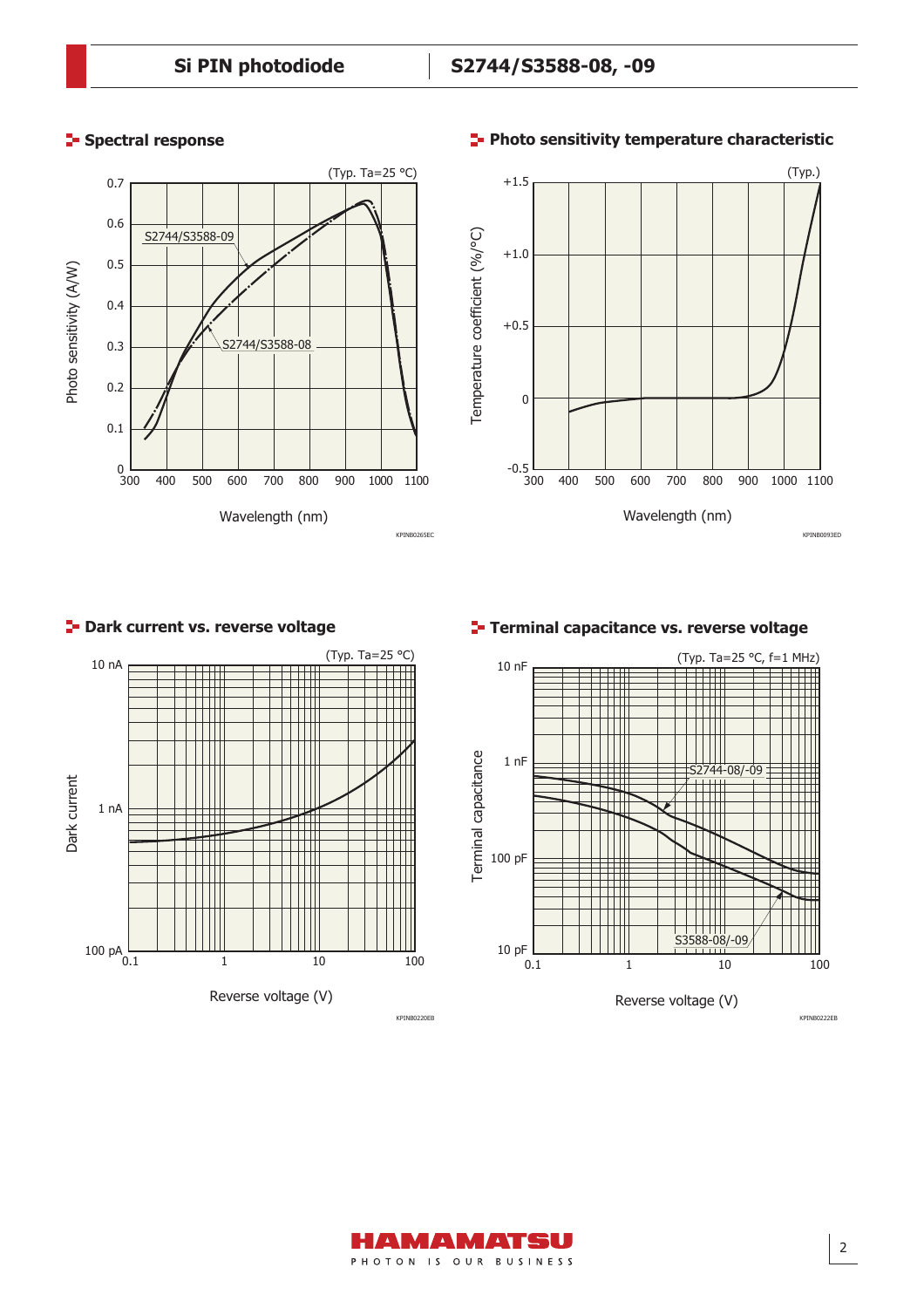#### **<sup>1</sup>** Dimensional outline (unit: mm)





3